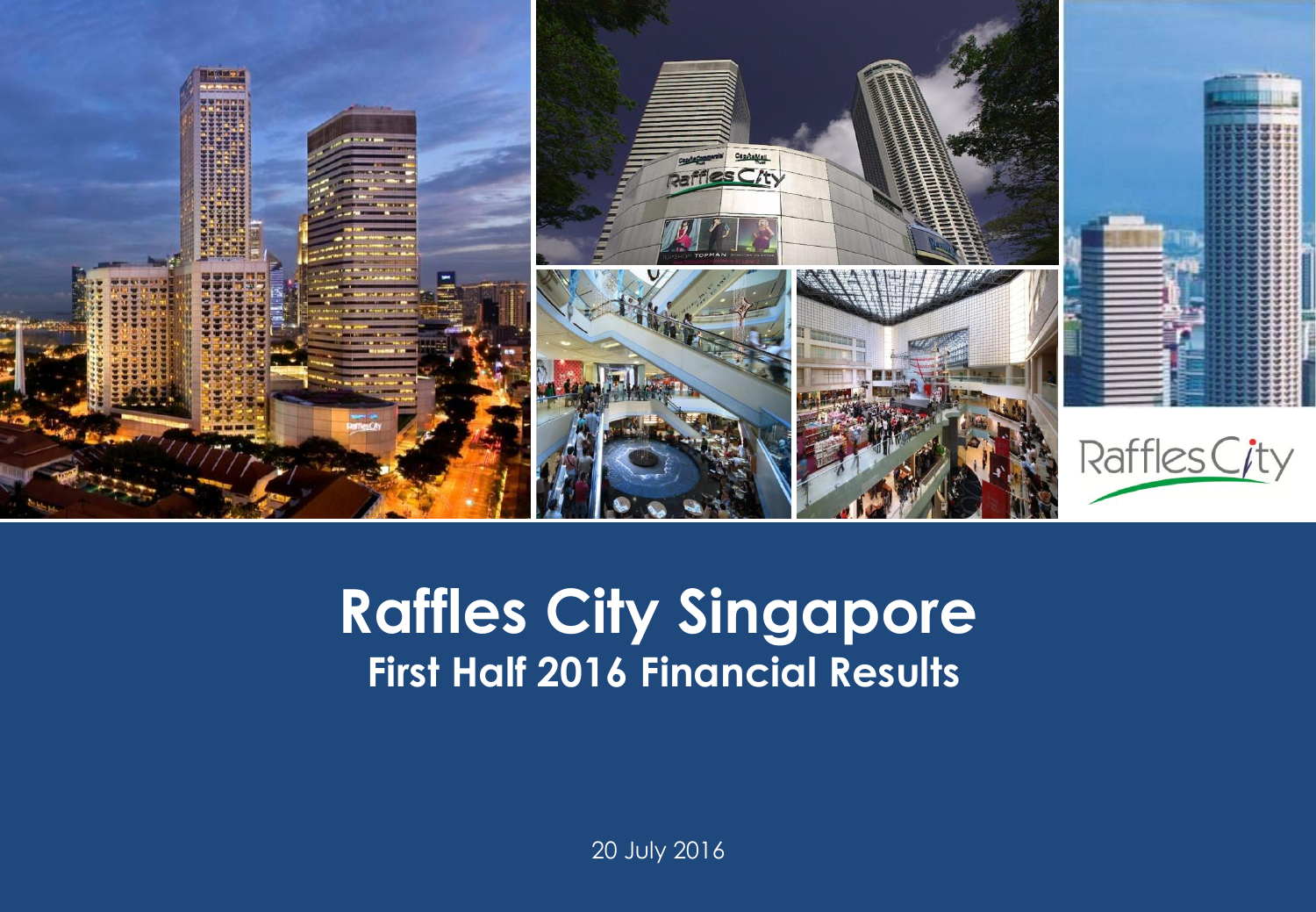

**Raffles City Singapore is jointly owned by CapitaLand Commercial Trust (CCT) and CapitaLand Mall Trust (CMT) through RCS Trust, and jointly managed by CapitaLand Commercial Trust Management Limited (CCTML) and** Capitaland Mall Trust Management Limited (CMTML). CCT has 60.0% interest and CMT has 40.0% interest in RCS **Trust. This presentation shall be read in conjunction with the respective 2016 Second Quarter Unaudited Financial Statement Announcements released for CCT and CMT.**

This presentation may contain forward-looking statements. These forward-looking statements involve known and unknown risks, uncertainties and other factors that may cause the actual results, performance or achievements to be materially different from any future results, performance or achievements expressed or implied by the forward-looking statements. Forward-looking statements involve inherent risks and uncertainties. A number of factors could cause the actual results or outcomes to differ materially from those expressed in any forward-looking statement. Representative examples of these factors include (without limitation) general industry and economic conditions, interest rate trends, cost of capital and capital availability, competition from other developments or companies, shifts in expected levels of occupancy rate, property rental income, charge out collections, changes in operating expenses (including employee wages, benefits and training costs), governmental and public policy changes and the continued availability of financing in the amounts and the terms necessary to support future business. You are cautioned not to place undue reliance on these forward-looking statements, which are based on the current view of management on future events.

This presentation is for information only. No representation or warranty expressed or implied is made as to, and no reliance should be placed on, the fairness, accuracy, completeness or correctness of the information or opinions contained in this presentation. Neither CCTML or CMTML or any of their affiliates, advisers or representatives shall have any liability whatsoever (in negligence or otherwise) for any loss howsoever arising, whether directly or indirectly, from any use, reliance or distribution of this presentation or its contents or otherwise arising in connection with this presentation.

This presentation also does not constitute an invitation or offer to acquire, purchase or subscribe for units in CCT and/or CMT.



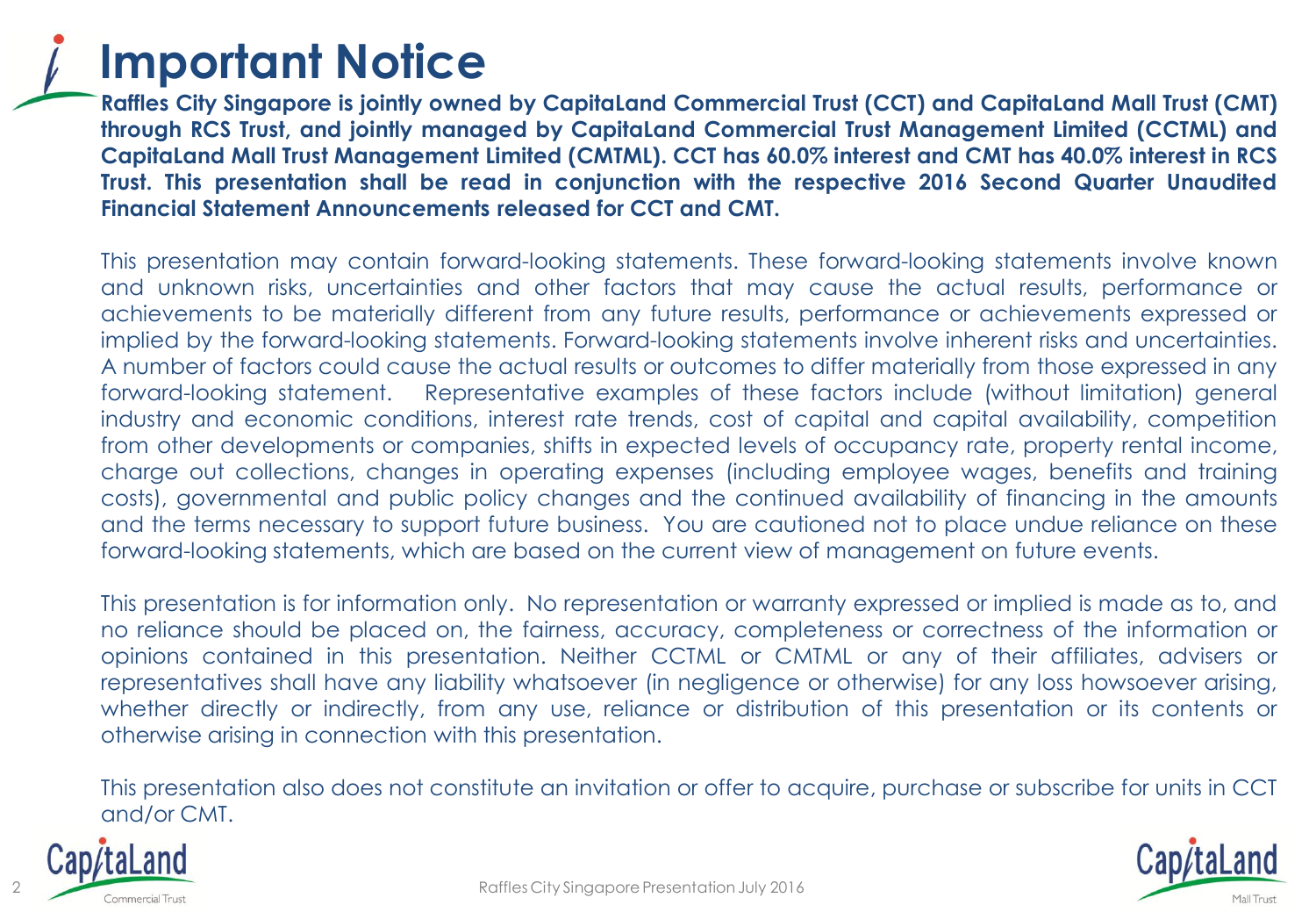

|                            | RCS Trust's 100% Interest |               |                 |       |
|----------------------------|---------------------------|---------------|-----------------|-------|
|                            | <b>1H 2016</b>            | 1H 2015       | <b>Variance</b> |       |
|                            | <b>SS'000</b>             | <b>SS'000</b> | <b>SS'000</b>   | $\%$  |
| <b>Gross Revenue</b>       | 118,048                   | 118,199       | (151)           | (0.1) |
| <b>Net Property Income</b> | 89,291                    | 87,291        | 2,000           | 2.3   |





3 Commercial Trust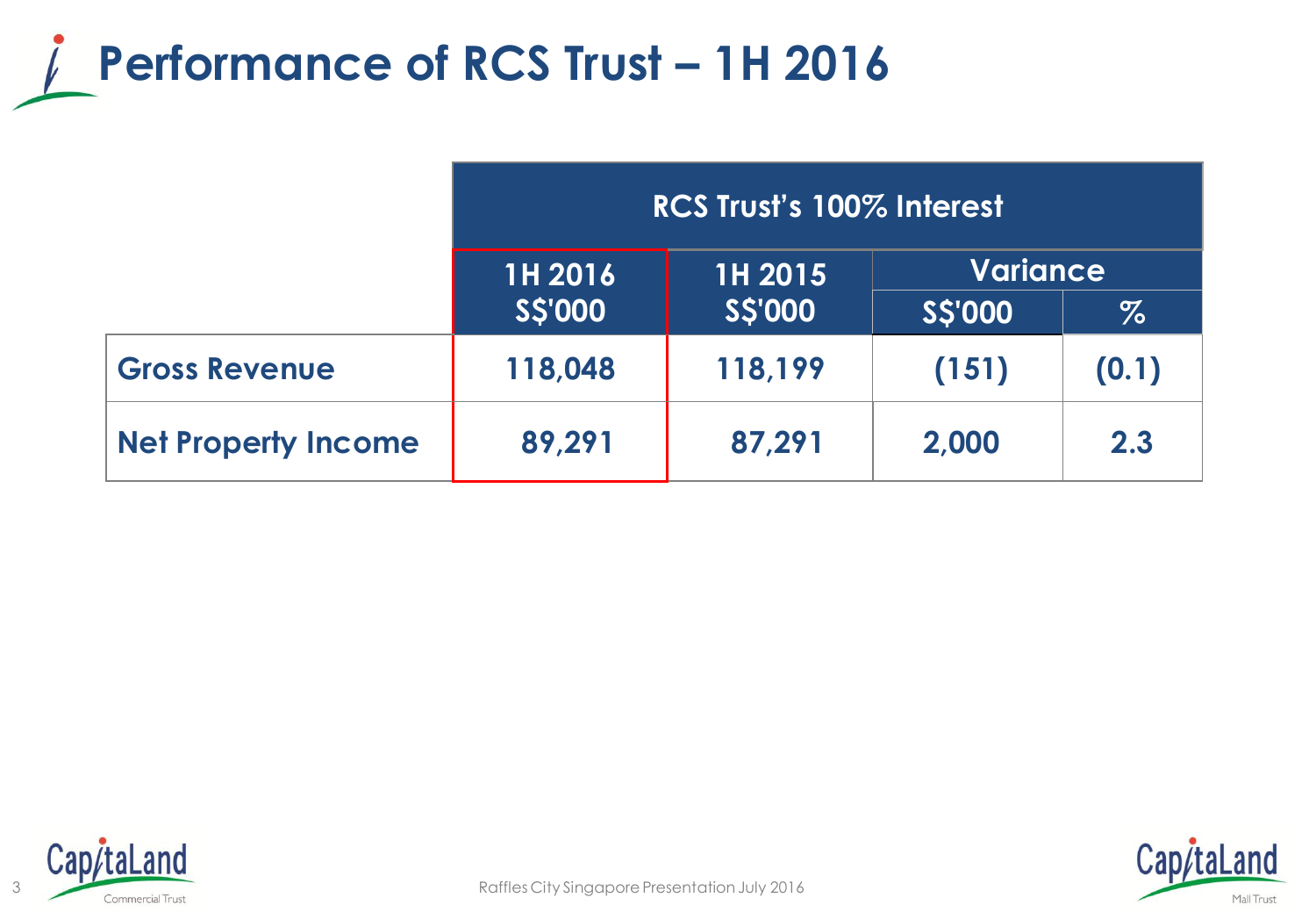## **Raffles City Singapore – Summary**

| Key Details (As at 30 June 2016)  |                                                                                                                              |  |  |  |
|-----------------------------------|------------------------------------------------------------------------------------------------------------------------------|--|--|--|
| <b>Gross Floor Area</b>           | 3,449,727 sq ft (or 320,490 sq m)                                                                                            |  |  |  |
| Net Lettable Area                 | Office: 381,404 sq ft (or 35,433 sq m)<br>Retail: 423,911 sq ft (or 39,383 sq m)<br>805,315 sq ft (or 74,816 sq m)<br>Total: |  |  |  |
| Number of Tenants                 | Office:<br>46<br>228<br>Retail:<br>Hotels & Convention Centre: 1<br>Total:<br>275                                            |  |  |  |
| Number of Hotel Rooms             | 2,030                                                                                                                        |  |  |  |
| Carpark Lots                      | 1,045                                                                                                                        |  |  |  |
| Title                             | Leasehold tenure of 99 years expiring 15 July 2078                                                                           |  |  |  |
| Valuation<br>(as at 30 June 2016) | \$\$3,162.0 million by Knight Frank Pte Ltd and Jones Lang LaSalle<br><b>Property Consultants Pte Ltd</b>                    |  |  |  |
| <b>Committed Occupancy</b>        | 97.7%<br>Office:<br>99.5%<br>Retail:<br>98.6%<br>Total:                                                                      |  |  |  |
| Award                             | Green Mark (Gold) Award 2013 by Building Construction Authority                                                              |  |  |  |



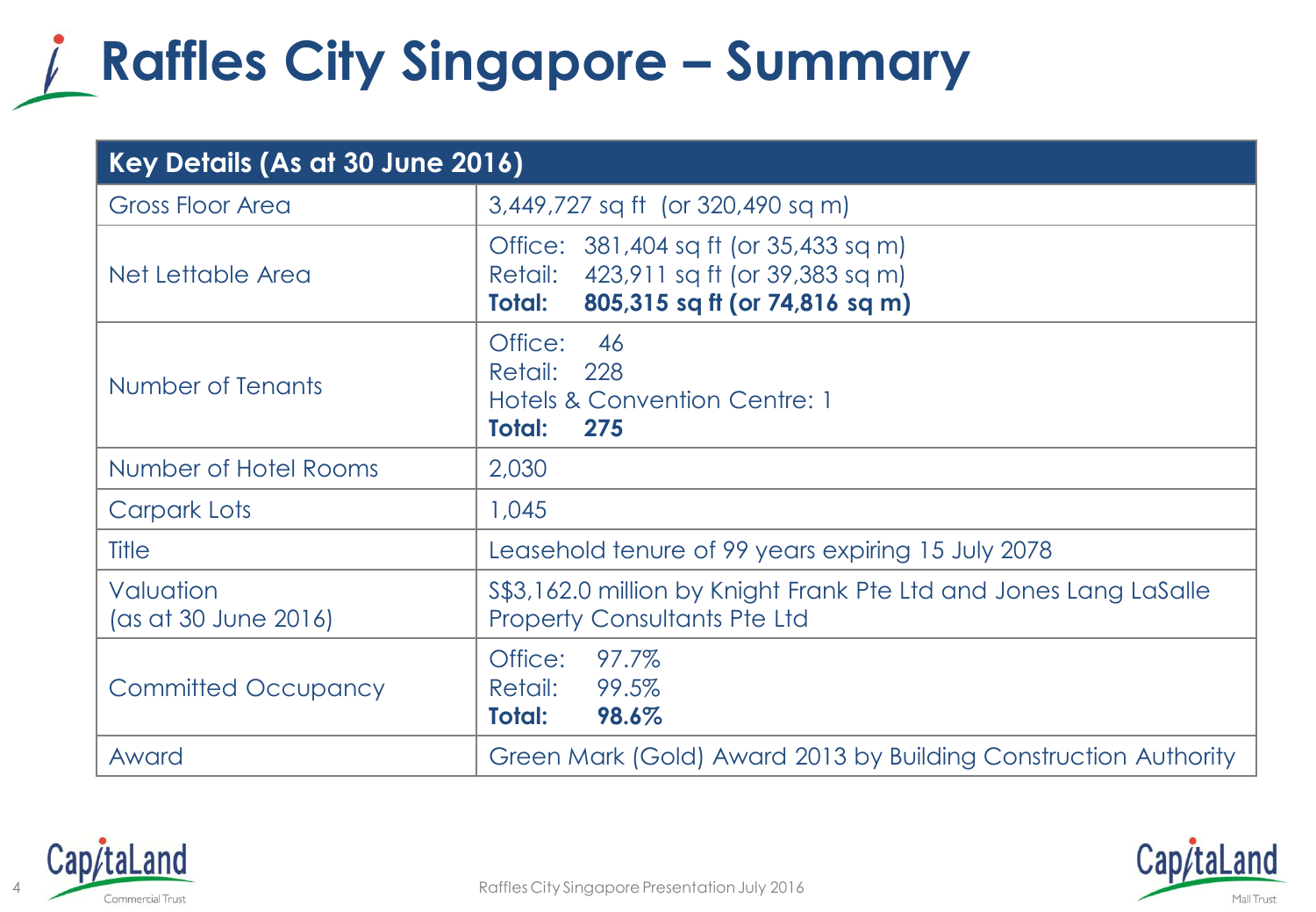### **Lease Expiry Profile – Raffles City Tower (Office)**

**Leases up for Renewal as a % of Gross Rental Income as at 30 June 2016**



| <b>Weighted Average Expiry by Gross Rental Income</b> | 2.9 Years |
|-------------------------------------------------------|-----------|
|-------------------------------------------------------|-----------|





5 **Commercial Trust**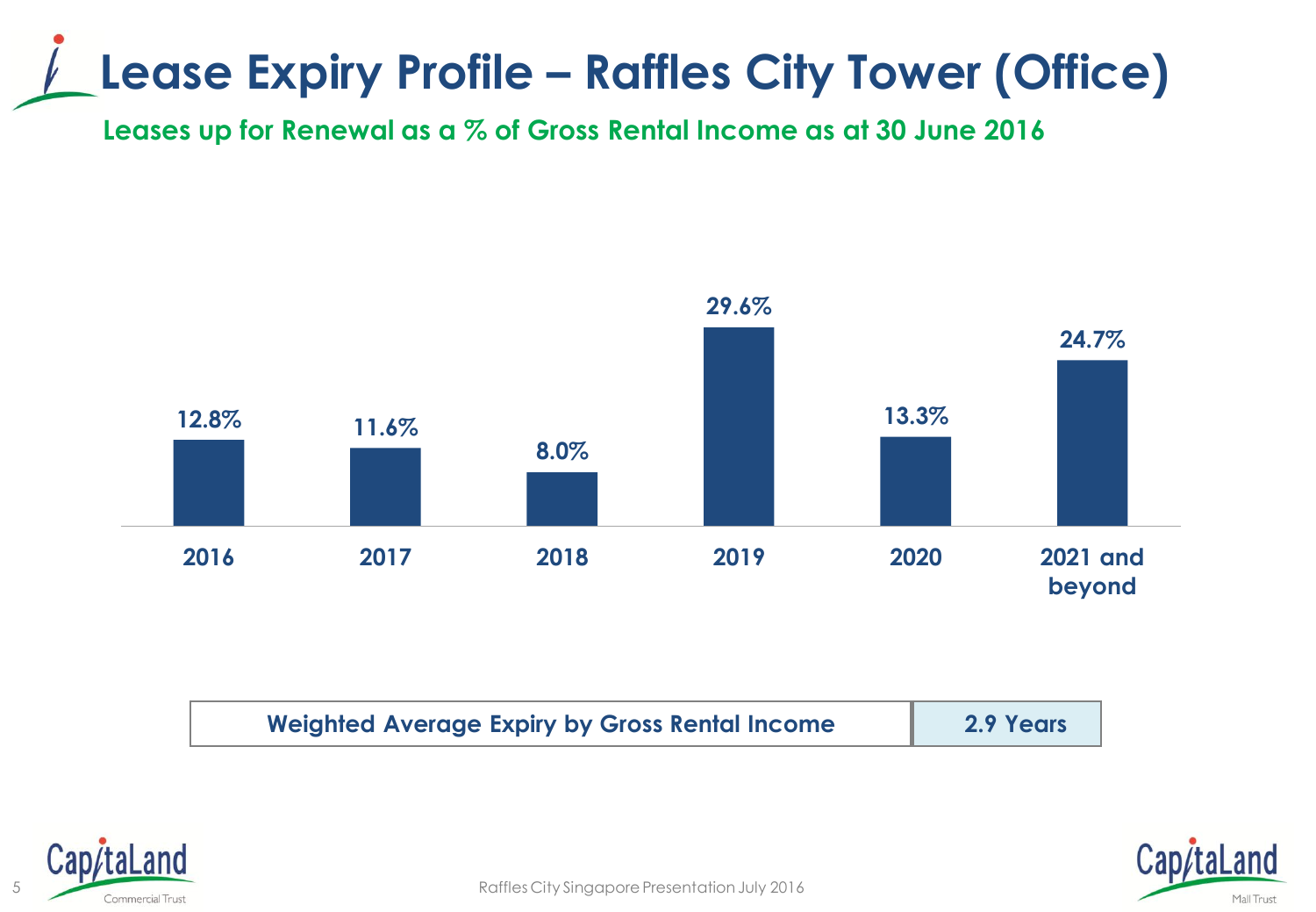#### **Lease Expiry Profile – Raffles City Shopping Centre**

**Leases up for Renewal as a % of Gross Rental Income as at 30 June 2016**







Raffles City Singapore Presentation July 2016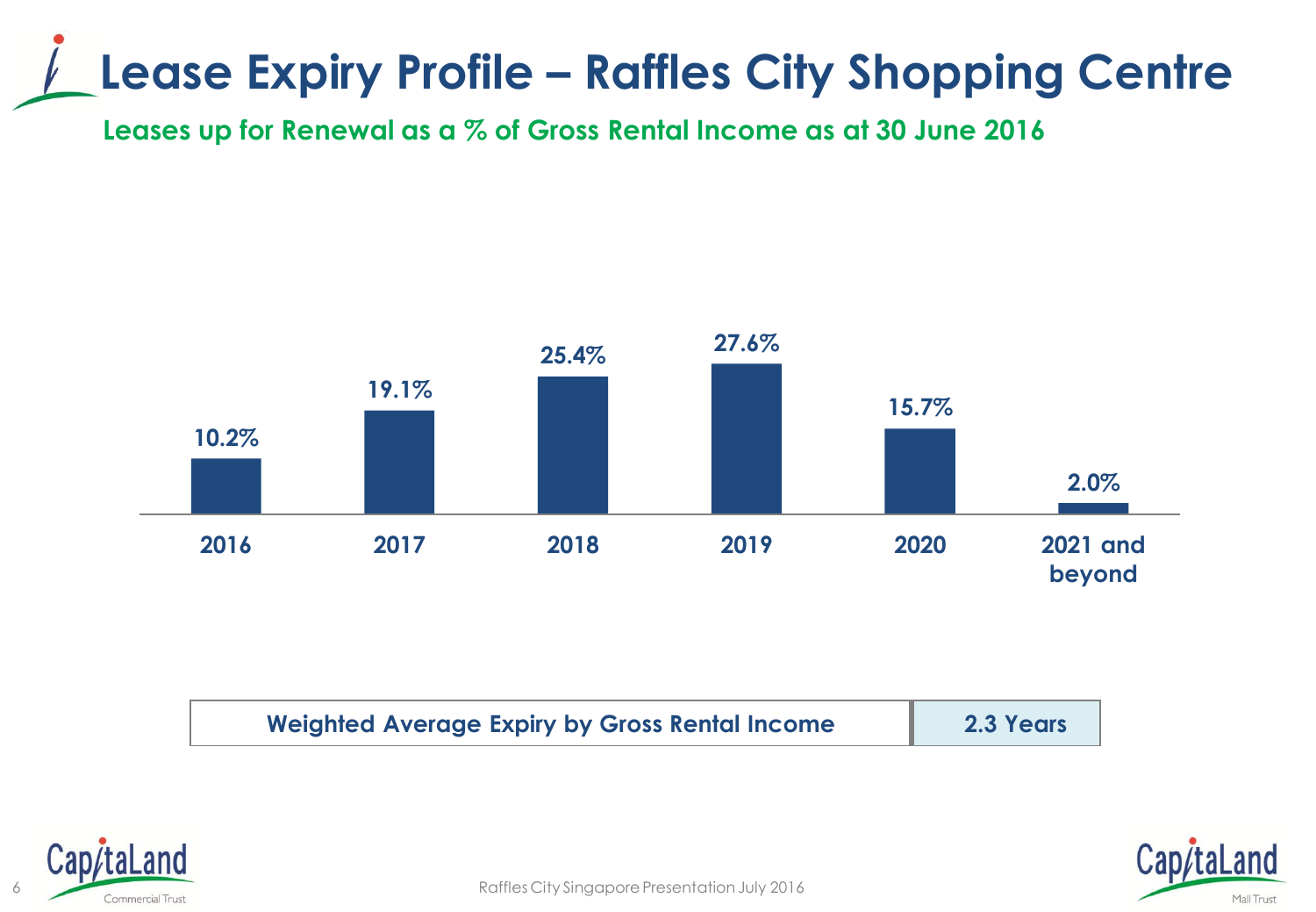## **Top 10 Tenants – Raffles City Tower (Office)**

| <b>Tenant</b>                               | % of Gross Rental<br>Income <sup>(1)</sup> |
|---------------------------------------------|--------------------------------------------|
| Economic Development Board                  | 24.9                                       |
| Accenture Pte Ltd                           | 13.5                                       |
| <b>Philip Securities Pte Ltd</b>            | 9.9                                        |
| Total Trading Asia Pte. Ltd.                | 5.8                                        |
| AAPC Singapore Pte Ltd                      | 5.2                                        |
| FRHI Hotels & Resorts (Singapore) Pte. Ltd. | 3.2                                        |
| OSIsoft Asia Pte. Ltd.                      | 2.7                                        |
| <b>Halcyon Agri Corporation Limited</b>     | 2.6                                        |
| Delegation of the European Union            | 2.6                                        |
| Vertex Venture Management Pte. Ltd.         | 2.3                                        |
| <b>Top 10 Tenants</b>                       | 72.7                                       |
| <b>Other Tenants</b>                        | 27.3                                       |
| <b>TOTAL</b>                                | 100.0                                      |

(1) Based on gross rental income for the month of June 2016.



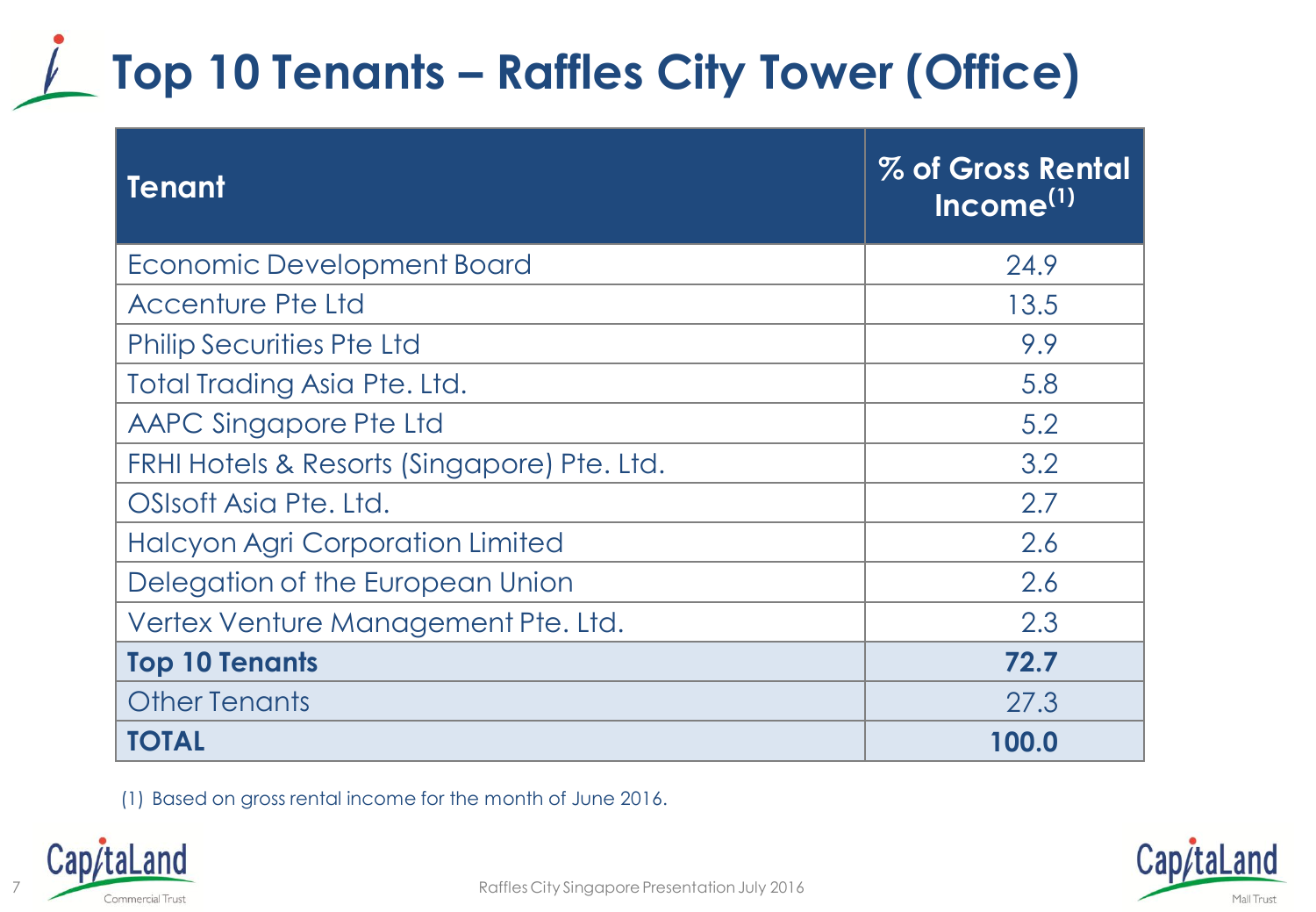## **Top 10 Tenants – Raffles City Shopping Centre**

| <b>Tenant</b>                          | % of Gross Rental<br>$Income^{(1)}$ |
|----------------------------------------|-------------------------------------|
| Robinson & Co. (Singapore) Pte Ltd     | 15.0                                |
| Wing Tai Clothing Pte Ltd              | 3.1                                 |
| Minor Food Group PLC                   | 3.0                                 |
| <b>Auric Pacific Group Limited</b>     | 2.7                                 |
| Cold Storage Singapore (1983) Pte Ltd  | 2.5                                 |
| Spa Esprit Group Pte Ltd               | 2.3                                 |
| Cortina Watch Pte Ltd                  | 2.2                                 |
| <b>DBS Bank Ltd</b>                    | 1.8                                 |
| Jay Gee Enterprises (Pte.) Ltd         | 1.5                                 |
| Richemont Luxury (Singapore) Pte. Ltd. | 1.4                                 |
| <b>Top 10 Tenants</b>                  | 35.5                                |
| <b>Other Tenants</b>                   | 64.5                                |
| <b>TOTAL</b>                           | 100.0                               |

(1) Based on gross rental income for the month of June 2016.



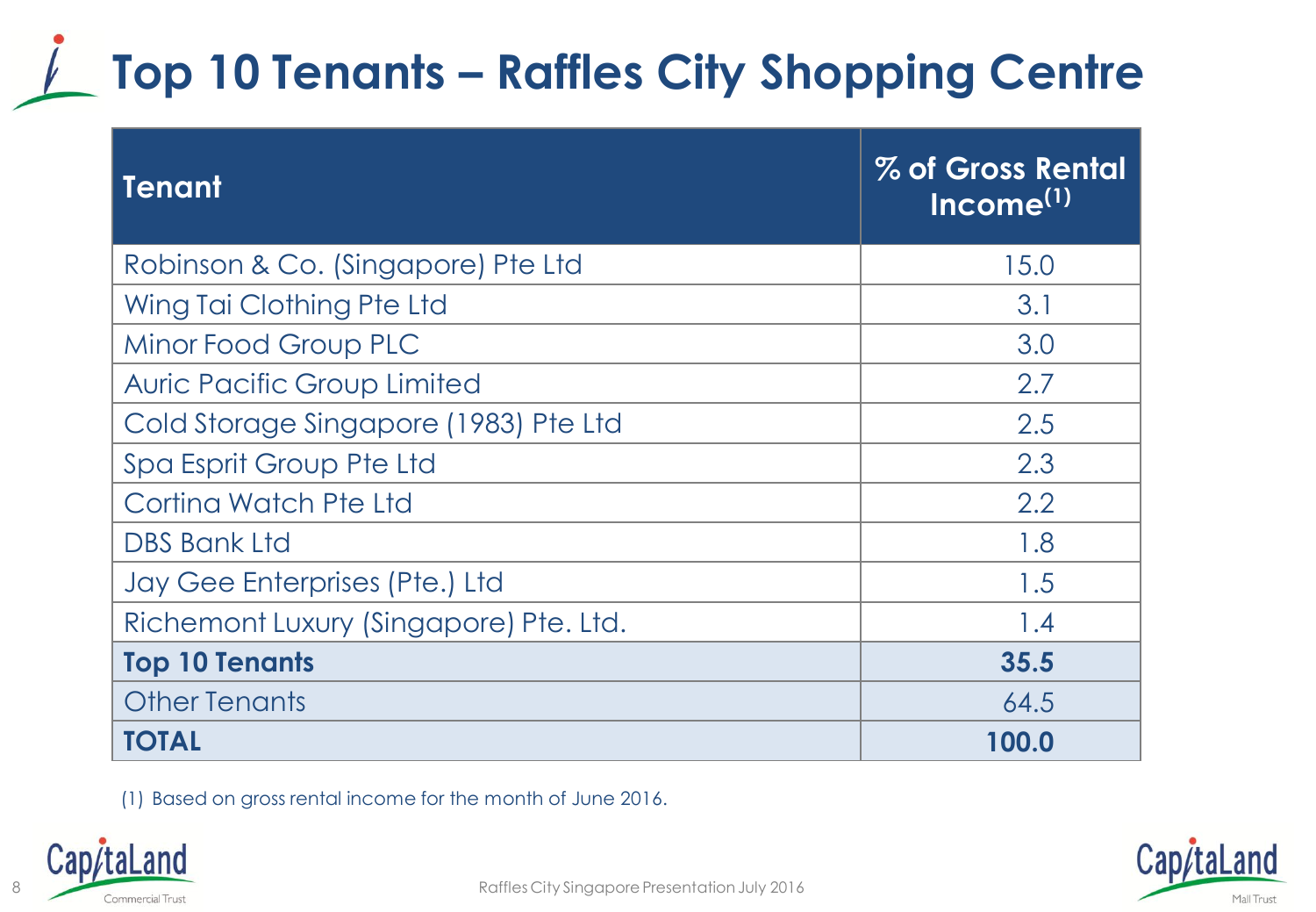### **Trade Mix – Raffles City Tower (Office)**

**Tenant Business Sector Analysis by Gross Rental Income as at 30 June 2016**







extending to the Commercial Trust Commercial Trust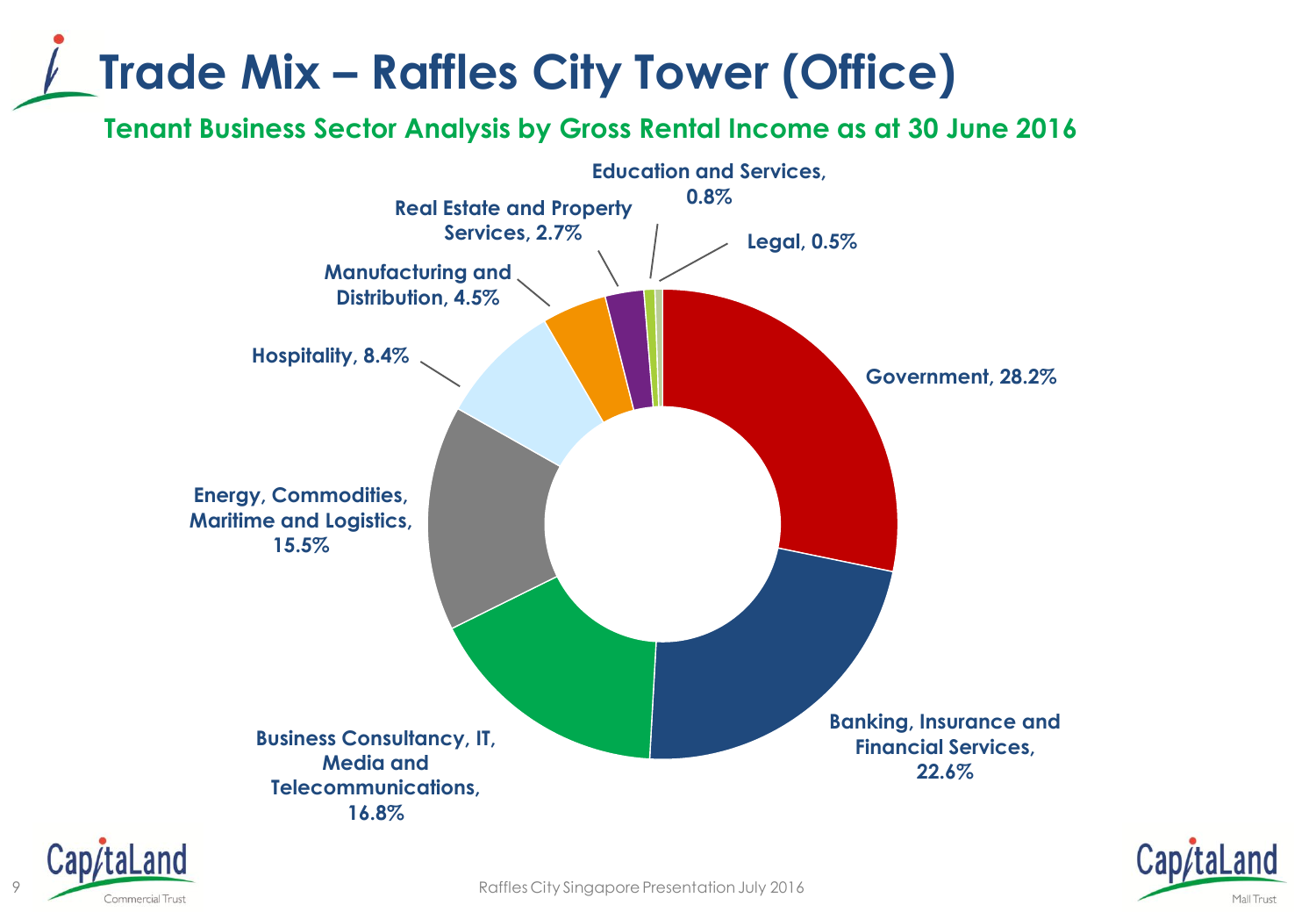## **Trade Mix – Raffles City Shopping Centre**

**Trade Sector Analysis by Gross Rental Income for the Month of June 2016(1)**



- (1) Excludes gross turnover rent.
- (2) Others include Luxury, Books & Stationery, Sporting Goods, Electrical & Electronics, Home Furnishing, Art Gallery and Information Technology.